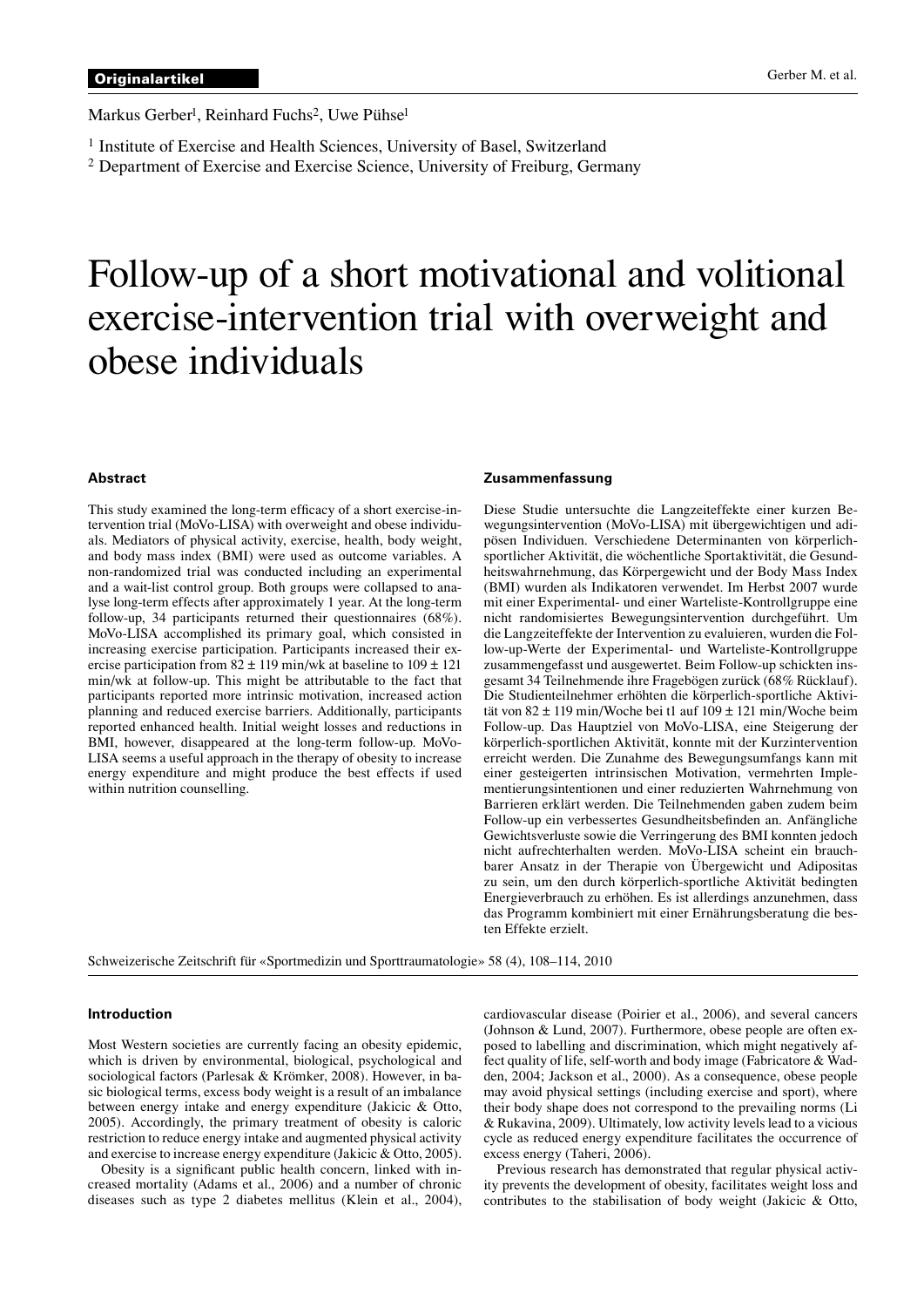2005; Nyholm et al., 2008). Reductions in energy intake generally have a greater impact on body weight than changes in energy expenditure via exercise. The best results, however, occur if dieting and exercise are combined (Jakicic & Otto, 2005; Sharma, 2007; Shaw et al., 2008). Despite this, Ross et al. (2000) found that an energy deficit of 700 kcal/day induced by a reduction in energy intake or an increase in energy expenditure had comparable effects on weight loss. However, individuals had to engage in amounts of exercise that would be difficult to achieve in normal lifestyle (Jakicic & Otto, 2005).

It has been suggested that increasing daily physical activity in the therapy of overweight may be more easily adopted through integration into daily routines and, therefore, produce more sustainable effects beyond program completion (Andersen et al., 1999). Importantly, research strongly supports that sufficient levels of physical activity and exercise produce health-enhancing effects even if obese people are unable to accomplish weight loss (Shaw et al., 2008).

Despite the fact that epidemiological studies have repeatedly demonstrated the positive impact of physical activity on both physical and mental health (Biddle & Mutrie, 2006), and that many people are aware of the potential health effects associated with a physically active lifestyle (Gibney, 1999), people often have problems to translate their exercise intentions into action. Correspondingly, studies drawing on the theory of planned behaviour have been successful in explaining behavioural intentions, but, fail to explain substantial performance variance (Hagger et al., 2002; Hausenblas et al., 1997). Sonnentag and Jelden (2009) try to explain this result with the argument that exercise represents an effortful activity, demanding more self-regulatory capacities than most sedentary leisure activities. They found that after a stressful day, people had less self-regulatory resources and were less likely to engage in exercise activities after work, whereas the amount of time spent in low-effort activities (e.g. watching TV, doing nothing) was increased.

Given that many factors may hinder the enactment of a previously formed intention, Göhner and Fuchs (2007) emphasised the importance of volitional capacities as they benefit intention enactment and increase the likelihood of health-enhancing behaviour to occur. However, Göhner and Fuchs (2007) also suggest that most exercise intervention programmes still do not explicitly address volitional skills. Formulating implementation intentions (also know as action planning; Gollwitzer, 1999) and anticipating strategies to overcome performance barriers (coping planning; Sniehotta et al., 2005) have been useful in prior studies to bridge the gap between intention and behaviour (Brickell et al., 2006; Milne et al., 2002; Prestwich et al., 2003; Scholz et al., 2008). Milne et al. (2002) found that, of the 248 subjects who had formulated implementation intentions 100% exercised at the places, 97% at the time and 88% as previously planned. Moreover, Simkin and Gross (1994) showed that previously sedentary women who planned to take up a self-instructed training programme relapsed less often if they had made plans how to cope with 10 common and difficult high-risk situations for exercise relapse.

To address the lack of volitional capacities in exercise programmes, Göhner and Fuchs (2007) developed a short exerciseintervention program (MoVo-LISA), consisting of one individual session and two group sessions. The goals and contents of each session are described in a standardised didactical manual, which facilitates training of program instructors. MoVo-LISA draws on social-cognitive theories which Fuchs (2007) condensed in his MoVo process model *(Figure 1)*. Briefly, this model (a) suggests that outcome expectancies and self-efficacy beliefs function as most proximal predictors of the strength and self-concordance of goal intentions, and (b) highlights the importance of volitional capacities in the promotion of behaviour change above and beyond the role of goal intentions. Specifically, the MoVo process model suggests that formulating implementation intentions to shift behaviour control from deliberate decision-making to situational cues, developing coping strategies to overcome performance obstacles and anticipating how to deal with setbacks and relapses are key factors to achieve



*Figure 1:* Process model including motivational and volitional antecedents of exercise (Fuchs, 2007).

long-term increases in physical activity and exercise. A quasi-experimental study with previously inactive orthopaedic rehabilitation patients supports the practical usefulness and efficacy of the MoVo-LISA intervention. At the 12-month follow-up, patients who had been assigned to the experimental group reported about 30 min more weekly physical activity, less pain, and better scores on most psychosocial mediator variables than patients who did not receive the MoVo-LISA intervention (Göhner et al., 2009).

The purpose of the present study was to examine the long-term effects of MoVo-LISA with a sample of overweight and obese individuals who received the intervention program approximately 1 year earlier. Previous analyses showed that cognitive mediator variables associated with exercise considerably increased in the experimental (EG) as well as in the wait-list control (WLCG) group 4 to 5 months after baseline (Gerber et al., 2010). Furthermore, significant and strong increases in energy expenditure and significant decreases in body weight and BMI were found independent of group assignment. Thus, the goal of this present study was to determine whether the short-term programme effects were maintained over a longer period.

# **Materials and methods**

*Overall study design.* The original study was designed as a nonrandomized intervention trial including EG and WLCG. Baseline measurements (T1) were collected by postal questionnaire during October 2007. Following baseline data collection, 21 EG participants completed the intervention sessions. In mid-January 2008, participants completed the questionnaire for the second time (T2). Thereafter, 29 WLCG participants received the exercise intervention. To assess short-term effects, the questionnaire was administered to all participants at the end of March 2008 for the third time (T3). Finally, to determine long-term changes of socialcognitive exercise determinants, self-reported exercise behaviour and perceived health of individuals taking part in the intervention, the questionnaire was distributed to all 50 participants in November 2008 (T4). Given the lack of previous studies, no statistical methods (e.g. power analysis) were applied to determine sample size. Given the exploratory character of this study, the decision was made by the authors to limit the study to about 50 to 60 participants. The study has been performed in accordance with the ethical standards laid down in the Declaration of Helsinki.

*Participants and screening procedure.* All 50 participants returned questionnaires at T1, T2 and T3. The intention-to-treat principle was applied (Des Jarlais et al., 2004). However, even though an incentive (a voucher worth of 20 Swiss Francs) was offered to all participants at T4, only 34 questionnaires were returned at T4 (return rate: 68%).

Participants were mostly recruited from hospitals, nutrition counseling centres, via general practitioners and an advertisement in the local newspaper. Participants were eligible if they were between 16 and 75 years and had a body mass index (BMI) between 25.0 and 38.0 kg/m2. Participants were not eligible if they were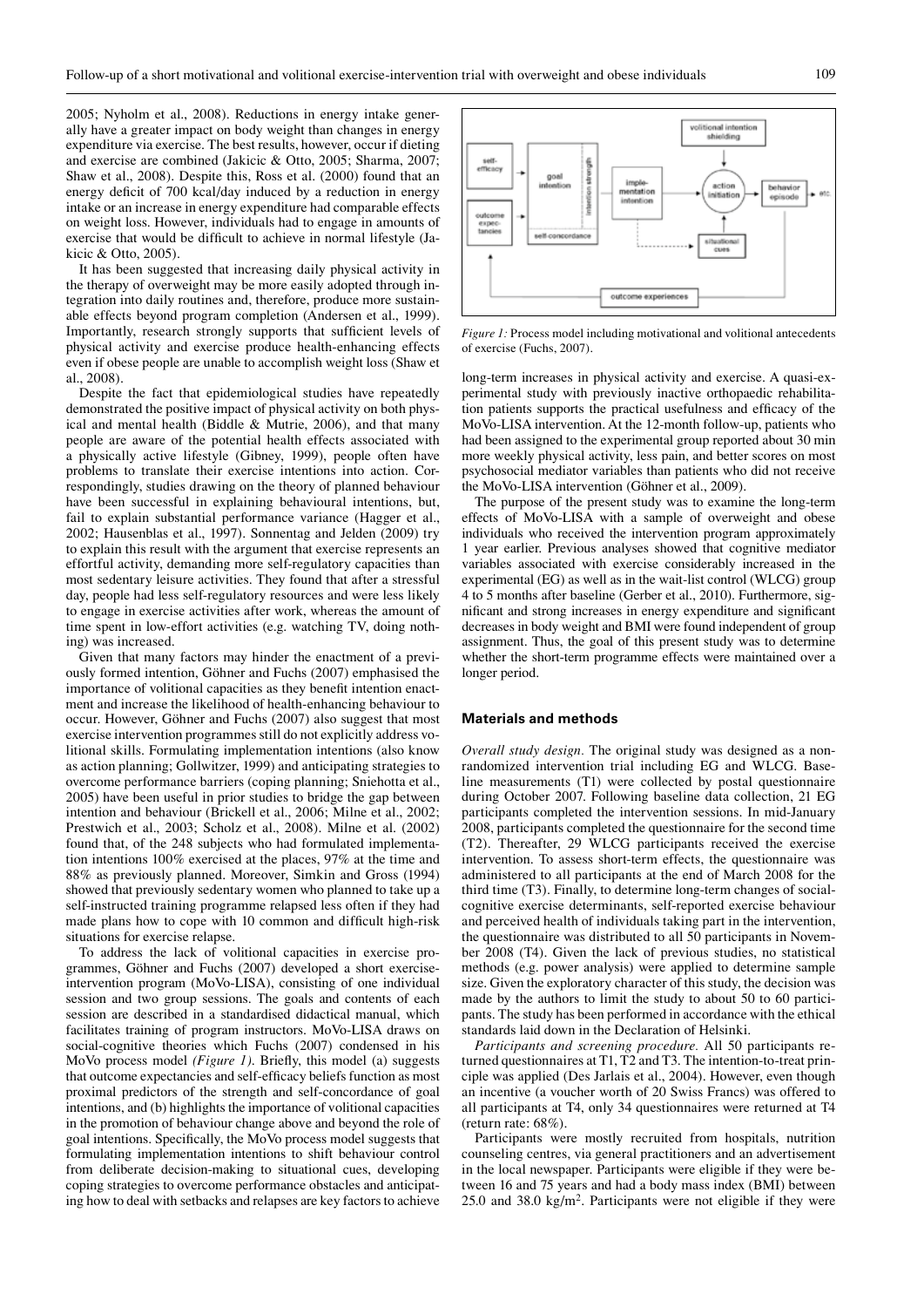currently receiving treatment for depression or reported medical/ orthopaedic contra-indications that might preclude an increase of physical activity and exercise (assessed with the Par-Q physical activity readiness questionnaire; Thomas et al., 1992). The mean age of the sample at T1 was  $48.2 \pm 10.5$  years (SD). 70% of the participants were women.

*Intervention procedure and materials.* MoVo-LISA is a short exercise-intervention programme, which consists of two group sessions (provided in an interactive style) and a one-to-one counselling with each participant. Maximum group size was 10 participants per group. The two group sessions (75 min each) were provided within a 2-week period. The face-to-face counselling took place after the first group meeting and was aimed at discussing individual health goals, exercise goals, action plans and coping strategies. All participants received a personal exercise booklet, in which they could write down personal health goals, possible exercise activities, individual action plans, etc. (Göhner & Fuchs, 2007).

*Demographics and background characteristics:* Information was acquired about participants' age, gender, weight, height, life situation, work status, and highest level of education.

*Mediators of physical activity and exercise:* In summary, 8 cognitive mediators of exercise were assessed: 1) Outcome expectancies were assessed with 9 positive (pros) and 7 negative formulated items (cons). The items were anchored on a 4-point Likert-type scale from 1 (not true) to 4 (completely true). Satisfactory psychometric properties of these items have been demonstrated (Fuchs, 1997). Items were combined into 2 composite scores (positive and negative) by the arithmetic mean of each. *Table 1* provides an exemplary item for each scale and the Cronbach's Alpha values at T1, T3 and T4. 2) Self-efficacy beliefs were measured with 3 items referring to beginning, maintaining and restarting exercise after a relapse. This scale proved to be a psychometric sound measure in a previous study (Fuchs, personal communication). The scale ranged from 0 (not at all confident) to 5 (100% confident in myself). The 3 items were added to obtain a single score. 3) Goal intentions were assessed with 1 item asking participants about the strength of their intention to exercise regularly during the next few weeks and months (0=no intention to 5=very strong intention). Seelig and Fuchs (2006) showed that this measure has acceptable validity. 4) To collect information about participants' level of action planning, 5 validated items were administered, which assessed the degree to which individuals have pre-planned their exercise participation. Thus, participants were asked if they already knew when, where, how, how often and with whom they would exercise after completion of the intervention (0=no, 1=yes). The items scores were summed. 5) Perceived exercise barriers were measured using a 19-item scale that listed various obstacles to regular exercise participation. This instrument had satisfactory psychometric properties in a previous study (Fuchs, personal communication). Participants indicated on a 4-point Likert scale from 1 (almost never) to 4 (almost always) how often they perceived these barriers. The mean was computed to obtain a single score. 6) Insight into coping planning was obtained using a 15-item index, in which participants were asked whether or not they use specific self-regulation strategies to overcome potential exercise barriers and could answer 0 (I don't use this strategy) or 1 (I use this strategy). The item scores were summed up to obtain a composite index (Fuchs, personal communication). 7) Relapse management was assessed with 3 items, which were validated previously (Fuchs, personal communication). Participants indicated how they would react if they failed in overcoming exercise barriers. Possible answers ranged from 1 (not true) to 4 (true). High scores reflected a low resignation tendency after momentary relapses into a sedentary lifestyle, which was considered a desirable characteristic. 8) Social support from relevant others was measured with 7 items which were rated on a 4-point Likert-type scale ranging from 1 (almost never) to 4 (almost always). This scale proved to be a psychometric sound measure in a previous study (Fuchs, 1997).

*Physical activity and exercise.* Participants self-reported on how many days per week and how long they usually engaged in 10 physical activities (e.g. walking, cycling to work, gardening, strenuous household activities, etc.). Based on these answers, a weekly score was derived. The validity of this scale has been established earlier (Fuchs, personal communication). In addition, participants indicated whether or not they normally engaged in exercise activities (including gymnastics, exercise and sports). If yes, participants were asked to indicate activities that they practised during their leisure time. For each activity, respondents reported the frequency (per month) and the duration (per episode). This instrument has proved to have acceptable validity in a previous study (Seelig & Fuchs, 2006). Non-exercise activities (i.e. gardening) and relaxation techniques (i.e. yoga) were not counted as exercise. Skiing was excluded since this was the only activity that participants were performing on a irregular basis. For every item, a weekly score was calculated by multiplying frequency and duration. A total score was obtained by summing up the activities.

*Health perception.* Participants answered 3 items to rate their general health status. Specifically, they were asked how they perceive their physical, mental and general health. Possible answers ranged from 1 (very poor) to 5 (excellent). Satisfactory psychometric properties of these items have been demonstrated. Additionally, a list of 21 common somatic (e.g. backache, headache, stomach ache) and psychological complaints (e.g. feeling irritated, low, anxious) was administered to assess subjective health complaints (Fuchs, personal communication). All items were rated on a 5-point Likert-type scale ranging from 1 (never) to 5 (very often). A mean score was obtained by adding the scores of all items and taking an average. The internal consistency of the index was satisfactory (T1–T4:  $\alpha$  = .81–.84).

*Body weight and BMI.* Participants reported their body weight and height. BMI was used as primary obesity indicator. Following

| Subscale              | <b>Exemplary item</b>                                                                | $\alpha(T1)$      | $\alpha$ (T3) | $\alpha$ (T4) |
|-----------------------|--------------------------------------------------------------------------------------|-------------------|---------------|---------------|
| Positive expectancies | I can improve my physical appearance if I regularly exercise.                        | .74               | .79.          | .80           |
| Negative expectancies | If I regularly exercise I end up in situations where I feel embarrassed.             | .65               | .68           | .78           |
| Self-efficacy beliefs | I feel confident to start with a new exercise activity.                              | .86               | .82           | .76           |
| Intention to exercise | How strong is your intention to exercise regularly in the next few weeks and months? | $\qquad \qquad -$ | ---           | ---           |
| Action planning       | I know already when I will do this particular exercise activity.                     | .95               | .87           | .92           |
| Perceived barriers    | I have too much work to do.                                                          | .84               | .76           | .81           |
| Coping planning       | I tell my friends about my exercise plans so that I don't miss my planned exercise.  | .76               | .64           | .55           |
| Relapse management    | I consider it as an exception if I miss my planned exercise on one day.              | .72               | .60           | .78           |
| Social support        | Close family or friends help me plan my exercise.                                    | .87               | .86           | .89           |
| General health        | How would you rate your general health status?                                       | ---               | ---           | ---           |
| Health complaints     | Backache, feeling irritated                                                          | .81               | .84           | .84           |

*Table 1:* Exemplary items and internal consistency (Cronbach's Alpha) at T1, T3 and T4.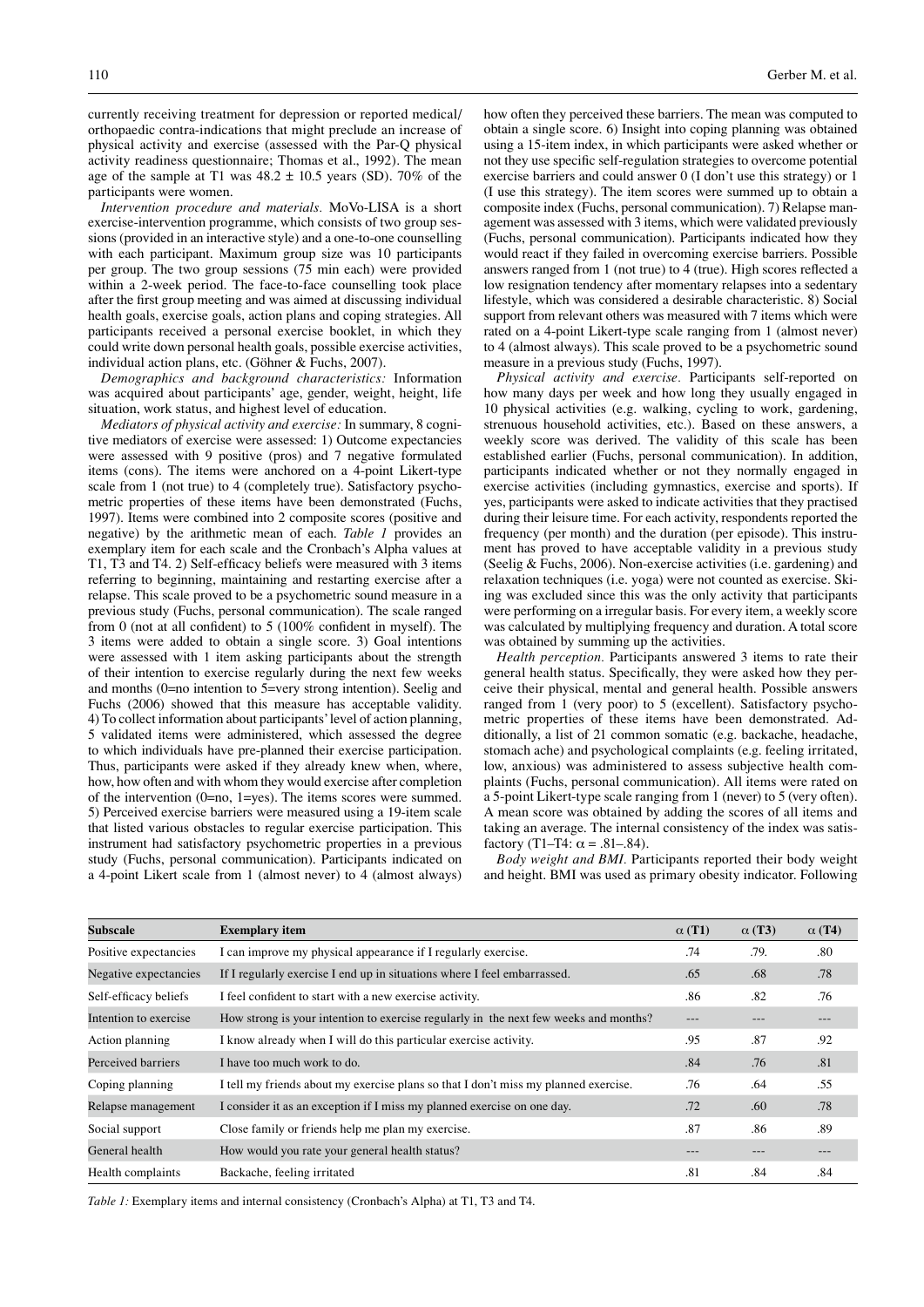the WHO (2000), a BMI  $<$  20 kg/m<sup>2</sup> represents underweight, a BMI between 20 and 24.99 kg/m<sup>2</sup> healthy weight, a BMI between 25 and 29.99 kg/m<sup>2</sup> overweight and a BMI  $\geq$  30 kg/m<sup>2</sup> obesity.

*Statistical Analyses.* A series of  $\alpha^2$ -tests and univariate analyses of variance (ANOVA) were performed to test whether participants who responded at T4 differed from those who did not. Moreover, ANO-VAs were used to find out whether among the 34 long-term followup participants, those 15 who were initially in the EG, differed in any of the outcome variables from the 19 participants who took part in WLCG at T1 and T3. To examine whether initial improvements from T1 to T3 were maintained over time (from T1 to T4), repeated measure ANOVAs were performed with the cognitive antecedents of exercise, physical activity, exercise, health, body weight and BMI as dependent variables. Three stages were included in the repeated measure ANOVAs: T1 (baseline), T3 (after both groups had completed the intervention) and T4 (10- to 12-month follow-up). All statistical analyses were carried out using SPSS 16 (SPSS, Chicago, IL, USA).

*Drop-out analyses.* Univariate ANOVAs and α2-tests showed that few significant differences existed between the 34 participants who returned the questionnaire 4 times and the 16 who dropped out after T3. The only significant difference was found in T3 exercise indicating that dropouts were considerably more involved in exercise activities than individuals who stayed in the sample *(Table 2)*. Additionally, a significant difference was found at T1 pointing out that dropouts initially perceived less coping planning, but improved more on this variable from T1 to T3 than the long-term follow-up participants.

*Group differences between the initial EG and WLCG at T1 and T3*. No significant differences were observed between the 15 follow-up participants who were initially in EG compared to the 19 who participated in WLCG in any of the outcome variables at T1 or at T3. Since previous analyses have demonstrated that most variables improved from T1 to T3 both in the EG and the WLCG (Gerber et al., 2010), group data were collapsed in the present study for further analyses.

# **Results**

*Long-term changes in cognitive antecedents of physical activity and exercise. Table 3* shows that individuals who participated in MoVo-LISA reported increases from T1 to T3 in self-efficacy, intention to exercise, action planning, coping planning, relapse management, and social support. Decreases occurred in perceived exercise barriers. No significant changes were observed for positive and negative outcome expectancies.

Many of the significant changes in cognitive exercise antecedents observed from T1 to T3 were not maintained at T4. This was the case for self-efficacy beliefs, intention to exercise, action planning and relapse management. A decrease from T3 to T4 was also found for positive outcome expectancies. Despite the fact that coping planning and social support did not significantly decrease from T3 to T4, the changes from the first to the last measurements were no longer statistically significant. In turn, action planning was still significantly increased at T4, while perceived exercise barriers were significantly decreased.

*Long-term changes regarding physical activity and exercise. Table 4* reveals that exercise significantly increased from T1 to T3. The increase in daily physical activity was not significant, but amounted to about 160 min/wk. The increase of approximately 48 min/wk of exercise observed from T1 to T3 remained elevated at T4. This is an important finding since the primary goal of MoVo-LISA was exercise promotion. Compared with baseline (82 min/wk), participants' exercise involvement has totally increased by about 26 min/wk (T4-follow-up: 108 min/wk).

*Long-term changes regarding health, body weight and BMI*. As *Table 4* shows, subjective health complaints significantly decreased from T1 to T3 and then stabilised on a lower level. In contrast, the intervention did not produce changes in participants' general health perception. With regard to body weight, the analyses

showed that participants achieved significant weight losses from T1 to T3. However, they regained weight in the months following after until the follow-up assessment at T4. Similar patterns were observed for BMI changes.

#### **Discussion**

The main aim of this study was to determine the long-term changes of a short non-randomized exercise-intervention trial focusing on the promotion of motivational and volitional skills and consisting of one individual session and two group sessions. To restate the main findings, initial weight losses and reductions in BMI, disappeared at the long-term follow-up after about 1 year. Also, some initial increases in cognitive exercise antecedents vanished from the short-term to the long-term follow-up. In turn, MoVo-Lisa accomplished its primary goal, which consisted in increasing participants' exercise levels. This might be attributable to the fact that participants significantly increased action planning skills and reduced perception of exercise barriers from T1 to T4. The observed increase in exercise amounted to almost 30 min/wk more exercise activities. As a positive side-effect, participants reported reduced psychosomatic complaints at the T4 follow-up.

While MoVo-LISA was able to increase exercise participation, no significant improvements were found for daily physical activity. After a non-significant change from T1 to T3, lifestyle physical activity decreased considerably until T4. Presumably, the programme did not focus enough on this form of physical activity. Accordingly, strategies to integrate more physical activity into daily routines could improve MoVo-LISA's effectiveness, if they were addressed more explicitly. Possibly, the lack of effects regarding daily physical activity might have contributed to the reason that participants could not maintain their initial weight loss over time. As demonstrated by Andersen and colleagues (1999), increasing daily physical activity is important to maintain weight loss over a longer period as exercise participation is subject to more fluctuation.

The weight loss achieved at T3 was not sustained at T4, despite the time spent exercising at follow-up being significantly above T1 levels. This may support the belief that relatively high exercise involvement (weekly time spent for exercise training) is necessary to initiate and maintain weight loss (Jakicic & Otto, 2005; Ross et al., 2000). Westerterp (2001) argues that increasing high-intensity exercise may not necessarily result in higher total energy expenditure because such high-intensity exercise is often compensated by extra rest or energy intake, which may have occurred in this study. The return of participants' body weight to T1 levels may also be attributed to seasonal effects as the baseline and long-term follow-up took place in October and November, while the T3 questionnaire was administered in late March (spring time dieting). Another explanation might be that the scope of the MoVo-LISA (e.g., exercisepromotion only) was simply not wide-reaching enough to allow long-term weight losses.

It is suggested that, to enable long-term weight loss, programme content should address dieting-related issues as well as exercise promotion. This idea is in line with previous research showing that multifaceted intervention programmes are more efficient than those focusing on dieting or exercise alone (Sharma, 2007). Moreover, as poor sleep has proved to be associated with both obesity, unhealthy dietary behaviour and physical inactivity (Taheri, 2006; Youngstedt & Freelove-Charton, 2005), participants might profit from additional information on how to accelerate recovery after exercise, for example, through enhanced sleep. Furthermore, more monitoring might help participants to maintain initial weight losses.

Finally, the present study shows that participants still reported less health complaints 10 to 12 months after the exercise intervention was finished. This corroborates prior studies in which positive health effects were found among obese exercisers even if no weight losses could be realised (Shaw et al., 2008).

The significant increase of exercise may be attributed to the fact that some relevant mediators were modified after participants took part in the MoVo-LISA intervention. However, the limited sample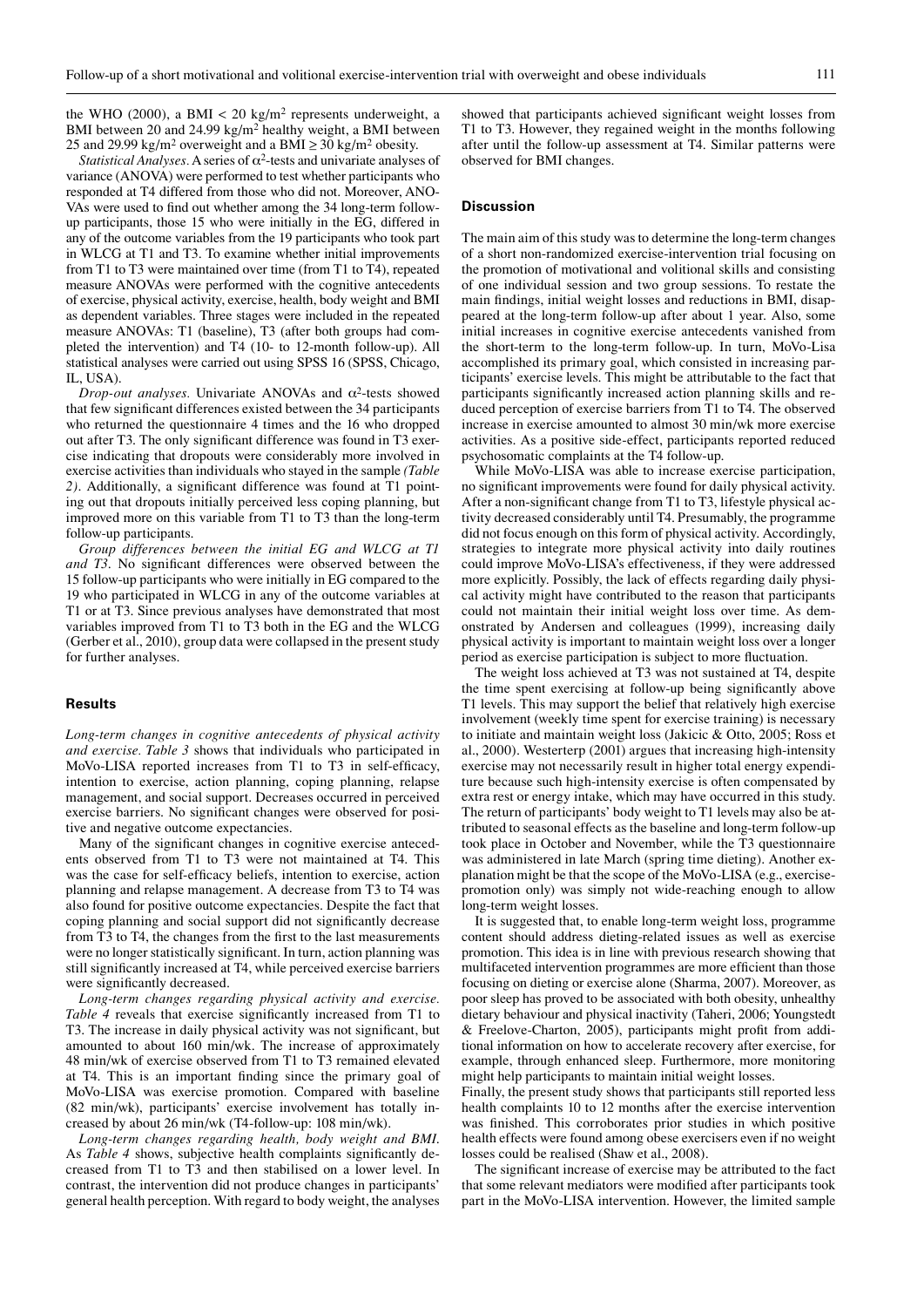|                            | T1 measurements |                       |        | T3 measurements |                       |         |  |
|----------------------------|-----------------|-----------------------|--------|-----------------|-----------------------|---------|--|
|                            | <b>Dropouts</b> | T <sub>4</sub> sample |        | <b>Dropouts</b> | T <sub>4</sub> sample |         |  |
|                            | $M \pm SD$      | $M \pm SD$            | F      | $M \pm SD$      | $M \pm SD$            | F       |  |
| Positive expectancies      | $3.4 \pm 0.5$   | $3.2 \pm 0.5$         | 2.4    | $3.4 \pm 0.5$   | $3.2 \pm 0.5$         | 1.0     |  |
| Negative expectancies      | $1.9 \pm 0.2$   | $1.9 \pm 0.5$         | 0.3    | $1.7 \pm 0.3$   | $1.8 \pm 0.5$         | 1.2     |  |
| Self-efficacy beliefs      | $3.6 \pm 1.2$   | $3.3 \pm 1.2$         | 0.6    | $3.9 \pm 0.9$   | $4.0 \pm 1.1$         | 0.1     |  |
| Intention to exercise      | $3.0 \pm 2.0$   | $3.4 \pm 1.1$         | 0.8    | $4.0 \pm 1.3$   | $4.2 \pm 0.9$         | 0.3     |  |
| Action planning            | $1.8 \pm 2.4$   | $1.9 \pm 2.2$         | 0.0    | $4.1 \pm 1.9$   | $4.3 \pm 1.3$         | 0.2     |  |
| Perceived barriers         | $1.7 \pm 0.3$   | $1.9 \pm 0.5$         | 3.1    | $1.6 \pm 0.3$   | $1.6 \pm 0.3$         | 0.2     |  |
| Coping planning            | $5.8 \pm 2.8$   | $8.2 \pm 3.3$         | $6.1*$ | $8.8 \pm 2.8$   | $9.5 \pm 2.8$         | 0.7     |  |
| Relapse management         | $3.2 \pm 0.8$   | $3.1 \pm 0.8$         | 0.3    | $3.6 \pm 0.5$   | $3.6 \pm 0.9$         | 0.1     |  |
| Social support             | $2.5 \pm 0.9$   | $2.2 \pm 0.8$         | 3.3    | $2.7 \pm 1.0$   | $2.5 \pm 0.8$         | 1.0     |  |
| Physical activity (min/wk) | $360 \pm 225$   | $452 \pm 517$         | 0.5    | $459 \pm 284$   | $613 \pm 588$         | 1.0     |  |
| Exercise (min/wk)          | $140 \pm 139$   | $82 \pm 119$          | 2.4    | $238 \pm 173$   | $131 \pm 106$         | $7.3**$ |  |
| General health             | $3.3 \pm 0.6$   | $3.3 \pm 0.9$         | 0.6    | $3.6 \pm 0.8$   | $3.8 \pm 0.7$         | 0.8     |  |
| Health complaints          | $2.2 \pm 0.4$   | $2.4 \pm 0.5$         | 3.7    | $2.0 \pm 0.5$   | $2.2 \pm 0.5$         | 0.7     |  |
| Body weight (kg)           | $85.6 \pm 10.7$ | $85.2 \pm 11.2$       | 0.0    | $83.6 \pm 11.4$ | $84.1 \pm 12.0$       | $0.0\,$ |  |
| Body mass index (kg/m2)    | $29.6 \pm 3.4$  | $29.7 \pm 3.6$        | 0.0    | $28.9 \pm 3.6$  | $29.1 \pm 4.1$        | $0.0\,$ |  |
|                            |                 |                       |        |                 |                       |         |  |

 $*p < .05$ ,  $*p < .01$ 

*Table 2:* Dropouts versus participants who returned the questionnaire 4 times (T4 sample). The degree of freedom is 1.49 for all F-tests except for BMI.

|                       | <b>T1</b>      | <b>T3</b>      | <b>T4</b>      | Time $(T1-T3)$ | Time $(T3-T4)$ | Time $(T1-T4)$ |
|-----------------------|----------------|----------------|----------------|----------------|----------------|----------------|
|                       | <b>SD</b><br>M | <b>SD</b><br>M | <b>SD</b><br>М | F              | F              | F              |
| Positive expectancies | $3.1 \pm 0.4$  | $3.2 \pm 0.5$  | $3.0 \pm 0.5$  | 1.1            | $5.8*$         | 1.8            |
| Negative expectancies | $2.0 \pm 0.5$  | $1.9 \pm 0.5$  | $1.8 \pm 0.5$  | 3.6            | 0.0            | 2.9            |
| Self-efficacy beliefs | $3.4 \pm 1.2$  | $4.0 \pm 1.1$  | $3.3 \pm 1.3$  | $8.7**$        | $5.3*$         | 0.0            |
| Intention to exercise | $3.4 \pm 1.1$  | $4.2 \pm 0.9$  | $3.2 \pm 1.6$  | $22.4***$      | $10.7**$       | 0.5            |
| Action planning       | $1.9 \pm 2.2$  | $4.3 \pm 1.3$  | $2.9 \pm 2.2$  | $30.0***$      | $9.9**$        | $5.8*$         |
| Perceived barriers    | $1.9 \pm 0.5$  | $1.6 \pm 0.3$  | $1.7 \pm 0.4$  | $23.8***$      | 1.2            | $8.3**$        |
| Coping planning       | $8.2 \pm 3.4$  | $9.5 \pm 2.8$  | $8.7 \pm 2.7$  | $8.8**$        | 2.8            | 1.1            |
| Relapse management    | $3.1 \pm 0.8$  | $3.6 \pm 0.5$  | $3.3 \pm 0.8$  | $14.8**$       | $4.6*$         | 1.7            |
| Social support        | $2.2 \pm 0.8$  | $2.5 \pm 0.8$  | $2.4 \pm 0.8$  | $4.4*$         | 1.3            | 1.7            |

 $*p<.05$ ,  $*p<.01$ ,  $**p<.001$ 

*Table 3:* Long-term effects regarding mediating variables of physical activity. The degree of freedom is 1.33 for all F-tests.

|                            | T1              | T <sub>3</sub>  | T <sub>4</sub>  | Time $(T1-T3)$ | Time $(T3-T4)$ | Time $(T1-T4)$ |
|----------------------------|-----------------|-----------------|-----------------|----------------|----------------|----------------|
|                            | M<br><b>SD</b>  | <b>SD</b><br>М  | <b>SD</b><br>м  | F              | F              | F              |
| Physical activity (min/wk) | $452 \pm 517$   | $613 \pm 588$   | $490 \pm 531$   | 3.6            | 2.1            | 0.2            |
| Exercise (min/wk)          | $82 \pm 119$    | $131 \pm 106$   | $109 \pm 121$   | $6.7*$         | 1.2            | $4.3*$         |
| General health perception  | $3.7 \pm 0.7$   | $3.8 \pm 0.7$   | $3.7 \pm 0.6$   | 1.1            | 0.9            | 0.1            |
| Psychosomatic complaints   | $2.4 \pm 0.5$   | $2.2 \pm 0.5$   | $2.2 \pm 0.5$   | $13.5***$      | 0.1            | $11.9**$       |
| Body weight (kg)           | $85.4 \pm 11.4$ | $84.4 \pm 12.3$ | $85.1 \pm 12.2$ | $4.5*$         | 1.1            | 0.3            |
| $BMI$ (kg/m2)              | $29.6 \pm 3.7$  | $29.2 \pm 4.2$  | $29.6 \pm 4.4$  | $6.4*$         | 3.5            | 0.0            |

 $*n < 0.05$ ,  $* n < 0.01$ 

*Table 4:* Long-term effects regarding physical activity, exercise, health, weight and Body mass index (BMI). The degree of freedom is 1.33 for all F-tests.

size did not allow to perform real analyses of mediator effects. Moreover, there are still few instruments to measure volitional competencies associated with exercise participation. Accordingly, Fuchs (personal communication) developed specific instruments to evaluate the effectiveness of the MoVo-LISA concept, which were used in this study. Together, most of these instruments had satisfactory psychometric properties although negative outcome expectancies, coping planning and relapse management had not sufficiently high internal consistency (Cronbach's Alpha  $\ge$  .70) throughout all measurements.

predictor (Brickell et al., 2006; Milne et al., 2002; Prestwich et al., 2003; Scholz et al., 2008). However, a decrease occurred from T3 to T4, which may indicate that the capacity to formulate implementation intentions must be refreshed from time to time. Equally, increases in coping planning skills were not maintained over time. Sniehotta et al. (2005) note that it is necessary to adapt coping plans to changing life circumstances. Therefore, it might be helpful to provide continuous support to participants and examine on a more regular basis whether or not coping strategies previously identified still suit their needs.

Interestingly, participants reported significantly higher ratings of action planning at follow-up, which is a powerful performance

Participants reported significantly fewer exercise barriers at follow-up. This is a positive finding as perceived obstacles are a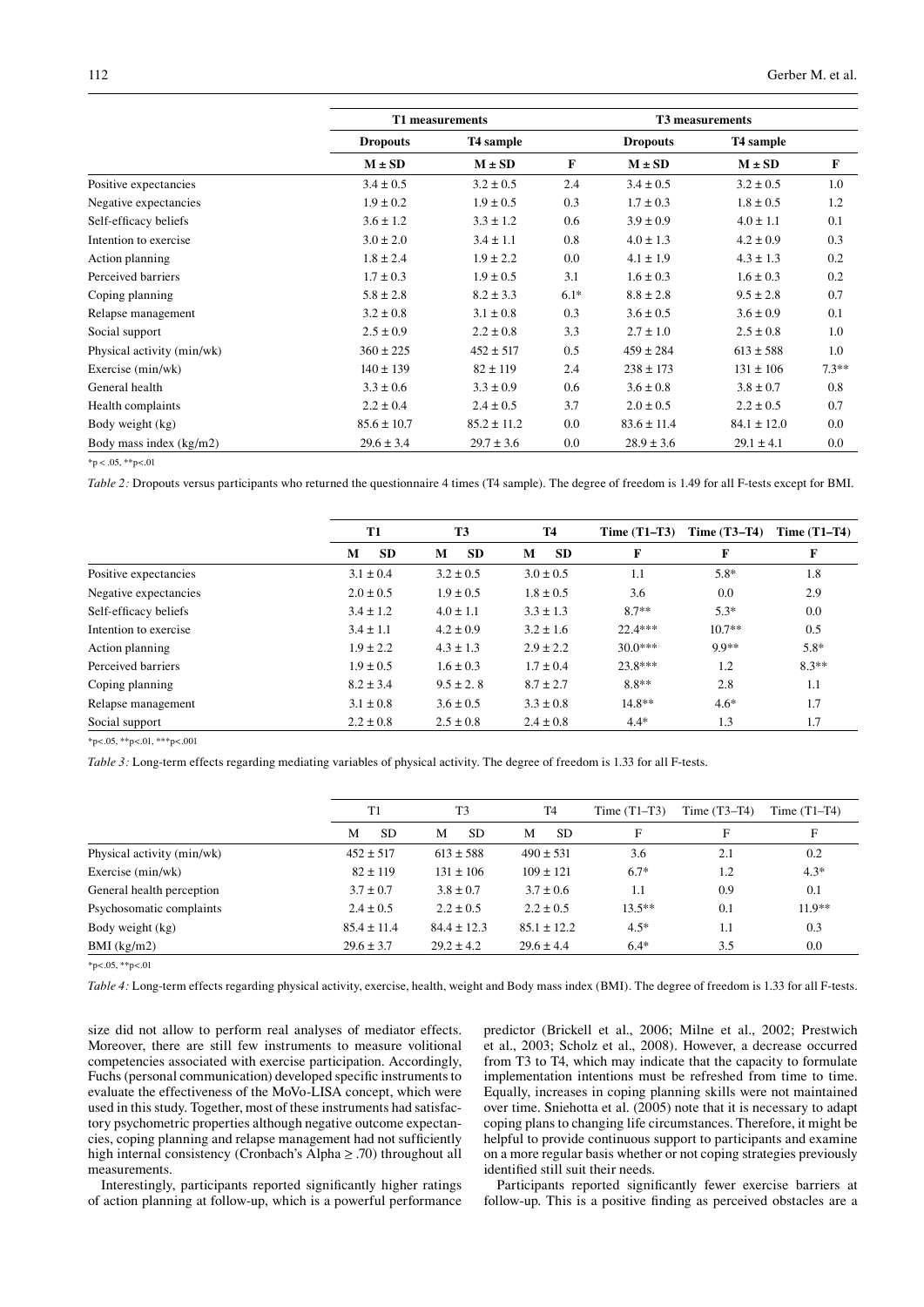negative behaviour correlate (Biddle & Mutrie, 2006). However, combined with the finding that participants were not able to maintain high levels of self-efficacy beliefs this result may suggest that, while participants regarded exercise activities as accessible, they did not perceive exercise participation as being under selfregulatory control. Possibly, feeling unable of being the architect of one's own fortune, may put obese individuals at risk to allocate blame on themselves and attribute failure internally. As Lippke et al. (2009) showed, high self-efficacy levels facilitate the enactment of exercise intentions via action planning. Again, this finding suggests that accompanying participants longer and to support them more intensively in their endeavour to increase exercise and to lose weight might be a helpful strategy.

Moreover, the fact that weight losses disappeared at follow-up might have a negative repercussion regarding exercise behaviour. As could be shown in the present study, outcome expectancies significantly decreased at follow-up. Presumably, the disappearance of the observed weight loss played an important part in the decline of positive outcome expectancies. As outlined in the MoVo process model (Fuchs, 2007), positive outcome expectancies and self-efficacy beliefs are seen as the most proximal predictors of exercise intention and self-determination. Teaching participants how to self-evaluate fitness and skill improvements might contribute to render positive outcome expectancies less reliant on accomplished weight losses.

Perceptions of social support remained unchanged from T1 to T4. This was not a surprise as MoVo-LISA pursued an individual intervention approach. However, enhancing social support may be critical as engaging in physical activity and exercise demands high self-regulatory capacities (Oaten & Cheng, 2006; Sonnentag & Jelden, 2009).

Some limitations of the study must be addressed. First, all participants volunteered to take part in the counselling. Second, dropout analyses showed that participants who did not respond at T4 were more engaged in exercise activities. One might speculate that these individuals were satisfied with their exercise involvement and, therefore, saw no more need to fill in the questionnaire. On the other hand, the dropout analyses pointed out that few other significant differences existed regarding the remaining variables (at T1 and T3). Third, no written reminder was sent to the participants and the check-up phone call was omitted as it is foreseen in the original version of the MoVo-LISA programme. This means that the implementation of these additional measures seems strongly advisable in order to stabilise the accomplished changes. Fourth, due to the small sample size no gender-sensitive analyses were feasible although previous research showed that women may be less influenced by short intervention programs, as females may wish more intense than brief contacts (Bolognesi et al., 2006). Moreover, EG and WLCG were combined to analyse long-term followup changes. Accordingly, the follow-up period varied between 10 and 12 months. Finally, as for all study variables, the assessment of obesity was based on participants' self-reports.

*Perspective.* This study addresses a fundamental shortcoming of most previous research examining the effectiveness of exercise interventions in the therapy of obesity: the lack of follow-up evaluations (Sharma, 2007; Taheri, 2006). Additionally, the intervention programme is theory-based, puts an emphasis on the promotion of volitional skills, takes place in a group setting and is tailored towards the individual needs of the participants. Finally, all cognitive exercise antecedents specified in the MoVo process model were assessed repeatedly over a relatively long period of time.

In summary, the present study presented a mixed picture of MoVo-LISA's potential to contribute to the therapy of overweight and obesity. Overall, the main goal of the programme (exercise promotion) was met. However, the results indicate that weight loss is difficult to achieve through exercise alone. MoVo-LISA seems a promising approach to promote exercise participation among overweight and obese people, but might produce the best effects if used as a complementary measure integrated into nutrition counselling.

# **Acknowledgements**

We thank Melanie Eggel and Denise Fischler for the practical implementation of the MoVo-LISA programme. Moreover, we thank Prof. Dr. Thomas Peters, Dr. Caroline Christoffel-Courtin, Dr. Peter Tschudin, Daniela Menasse, Jenny Strahm, Beat Zahno and Remo Meister for their help in recruiting the participants for the present study. Finally, we thank Dr. Shelley Wilkinson for proofreading the article.

#### Address of correspondence:

Dr. Markus Gerber, Institute of Exercise and Health Sciences, University of Basel, Birsstrasse 320 B, CH-4052 Basel, Switzerland; Phone: 0041 61 377 87 83, Fax: 0041 61 377 87 89, E-mail: markus. gerber@unibas.ch

#### **References**

Adams K.F., Schatzkin A., Harris T.B., Kipnis V., Mowuw T., Ballar- Barbash R., Hollenbeck A., Leitzmann M.F. (2006): Overweight, obesity, and mortality in a large prospective cohort of persons 50 to 71 years old. New Engl. J. Med. 355: 763–778.

Andersen R.E., Wadden T.A., Bartlett S.J., Zemel B., Verde T.J., Franckowiak S.C. (1999): Effects of lifestyle activity vs. structured aerobic exercise in obese women: A randomized trial. J. Am. Med. Assoc. 281: 325–340.

Biddle S.J., Mutrie N. (2006): Psychology of physical activity: Determinants, well-being and interventions. Routledge, London, p. 384.

Bolognesi M., Nigg C.R., Massarini M., Lippke S. (2006): Reducing obesity indicators through brief physical activity counseling (PACE) in Italian primary care settings. Ann. Behav. Med. 31: 179–185.

Brickell T.A., Chatzisarantis N.L.D., Pretty G.M. (2006): Using past behaviour and spontaneous implementation intentions to enhance the utility of the theory of planned behaviour in predicting exercise. Brit. J. Health Psychol. 11: 249–262.

Des Jarlais D.C., Lyles C., Crepaz N., TREND Group (2004): Improving the reporting quality of nonrandomized evaluations of behavioural and public health interventions: The TREND Statement. Am. J. Public Health 94: 361–366.

Fabricatore A.N., Wadden T.A. (2004): Psychological aspects of obesity. Clin. Dermatol. 22: 332–337.

Fuchs R. (1997): Psychologie und körperliche Bewegung [Psychology and physical activity]. Hogrefe, Göttingen, p. 332.

Fuchs R. (2007): Das MoVo-Modell als theoretische Grundlage für Programme der Gesundheitsverhaltensänderung [The MoVo model as a theoretical framework for programs targeting at health behaviour change]. In: Aufbau eines körperlich-aktiven Lebensstils: Theorie, Empirie und Praxis, R. Fuchs, W. Göhner and H. Seelig (eds.), Hogrefe, Göttingen, pp. 317–325. Gibney M.J. (1999): Nutrition, physical activity and health status in Europe: An overview. Public. Health Nutr. 2: 329–333.

Gerber M., Fuchs R., Pühse U. (2010). Einfluss eines Kurz-Interventionsprogramms auf das Bewegungsverhalten und seine psychologischen Voraussetzungen bei Übergewichtigen und Adipösen: Die Basler MoVo-LISA Studie. Zschr. Gesundheitspsychol. 18: 159–169.

Göhner W., Fuchs R. (2007): Änderung des Gesundheitsverhaltens. MoVo-Gruppenprogramme für körperliche Aktivität und gesunde Ernährung. Hogrefe, Göttingen, p. 179.

Göhner W., Seelig H., Fuchs R. (2009): Intervention effects on cognitive antecedents of physical exercise. Appl. Psychol.: Health Well-Being 1: 233–256.

Gollwitzer P.M. (1999): Implementation intentions. Strong effects of simple plans. Am. Psychol. 54: 493–503.

Gollwitzer P.M., Sheeran P. (2006): Implementation intentions and goal achievement: A meta-analysis of effects and processes. Adv. Exp. Soc. Psychol. 38: 70–110.

Hagger M.S., Chatzisarantis N.L., Biddle S.J. (2002): A meta-analytic review of the theories of reasoned action and planned behavior in physical activity: Predictive validity and the contribution of additional variables. J. Sport Exerc. Psychol. 24: 3–32.

Hausenblas H.A., Carron A.V., Mack D.E. (1997): Application of the theories of reasoned action and planned behavior to exercise behavior: A meta-analysis. J. Sport Exerc. Psychol. 19: 36–51.